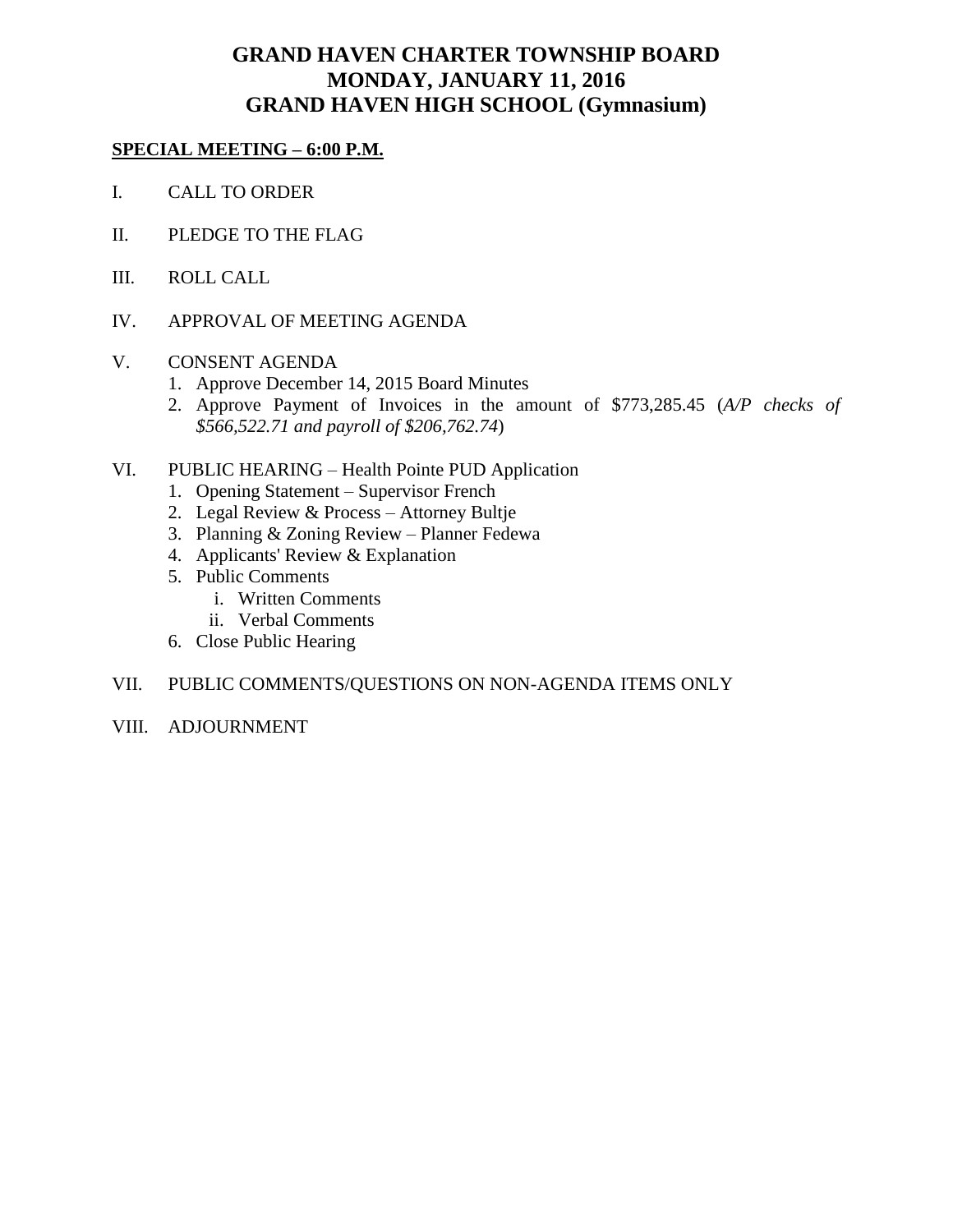## **GRAND HAVEN CHARTER TOWNSHIP BOARD MONDAY, DECEMBER 14, 2015**

#### **WORKSESSION – 6:00 p.m.**

- 1. Manager Cargo provided a final review of the 2015 Project List. Department Directors also attended to respond to questions.
- 2. Finance Director Sandoval answered "Six Questions" regarding the department.

**Prior to the start of the regular Board meeting, it was announced that the capacity of the Board room had been exceeded and that the Fire Marshall had deemed it unsafe. As a result, the public hearing for the Health Pointe PUD Amendment application would be postponed.**

### **REGULAR MEETING**

- I. CALL TO ORDER The regular meeting of the Grand Haven Charter Township Board was called to order at 7:07 p.m.
- II. PLEDGE TO THE FLAG
- III. ROLL CALL

**Board members present:** French, Redick, Behm, Larsen, Hutchins, Meeusen, and Kieft.

## **Board members absent:**

Also present was Manager Cargo, Planner Fedewa and Attorney Bultje.

IV. APPROVAL OF MEETING AGENDA

**Motion** by Clerk Larsen and seconded by Trustee Redick to approve the amended meeting agenda, which removed the Health Pointe PUD Amendment Public Hearing and consideration of the same under "Old Business". **Which motion carried.**

## V. APPROVAL OF CONSENT AGENDA

- 1. Approve November 23, 2015 Regular Board Minutes
- 2. Approve Payment of Invoices in the amount of \$406,736.15 (A/P checks of \$227871.32 and payroll of \$178,864.83)
- 3. Approve 2016 Township Board Meeting Dates (23 regular Board meetings)

**Motion** Treasurer Kieft and seconded by Trustee Meeusen to approve the items listed on the Consent Agenda. **Which motion carried**.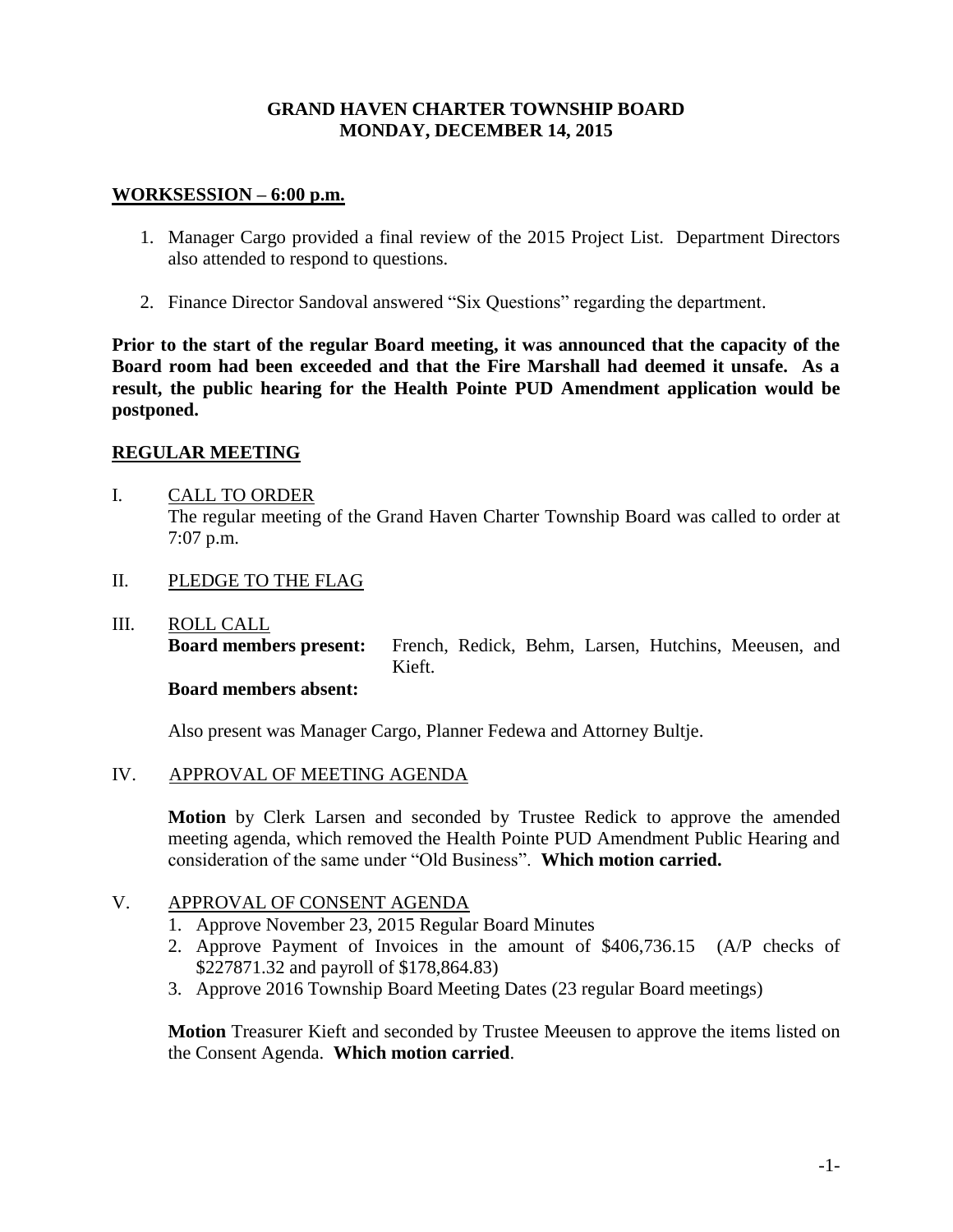## VI. OLD BUSINESS

1. **Motion** by Clerk Larsen and seconded by Supervisor French to approve and adopt Resolution 15-12-01 that approves ballot language for the Township's Transportation Millage Renewal Proposition for five (5) years, 2016 through 2020, inclusive, in the amount of 0.95 mill (\$0.95 per thousand dollars of taxable valuation). **Which motion carried**, pursuant to the following roll call vote:

Ayes: Larsen, Hutchins, Kieft, Meeusen, Redick, Behm, French Nays: Absent:

2. **Motion** by Trustee Meeusen and seconded by Trustee Behm to approve and adopt Resolution 15-12-02 that adopts the December budget amendments for fiscal year 2015. **Which motion carried**, pursuant to the following roll call vote: Ayes: Behm, Hutchins, Meeusen, Redick, Kieft, French, Larsen Nays: Absent:

- 3. **Motion** by Supervisor French and seconded by Trustee Hutchins to approve the 2016 Business Plan and instruct Manager Cargo to provide quarterly updates to the full Board during Board work sessions. **Which motion carried**.
- 4. **Motion** by Treasurer Kieft and seconded by Clerk Larsen to approve Resolution 15-12- 03, approving Grand Haven Charter Township's financial depositories for fiscal year 2016. **Which motion carried**, pursuant to the following roll call vote: Ayes: Kieft, French, Meeusen, Behm, Hutchins, Larsen, Redick Nays: Absent:
- 5. **Motion** by Supervisor French and seconded by Trustee Behm to approve Resolution 15- 12-04, approving the non-collection of payments or payment of refunds on property taxes under/over \$5.00. **Which motion carried**, pursuant to the following roll call vote: Ayes: Hutchins, Larsen, Kieft, French, Behm, Meeusen, Redick Nays: Absent:
- 6. **Motion** by Supervisor French and seconded by Trustee Hutchins to approve Resolution 15-12-04, which recognizes "Grand Haven Buccaneer Sports Boosters" as a non-profit organization that operates within Grand Haven Charter Township. **Which motion carried**, pursuant to the following roll call vote:

Ayes: Meeusen, Behm, Larsen, Kieft, Redick, Hutchins, French Nays: Absent:

## VIII. NEW BUSINESS

1. **Motion** by Clerk Larsen and seconded by Trustee Hutchins to approve the Preliminary Plat for Final Approval for Phase I of the Lincoln Pines subdivision. **Which motion carried**.